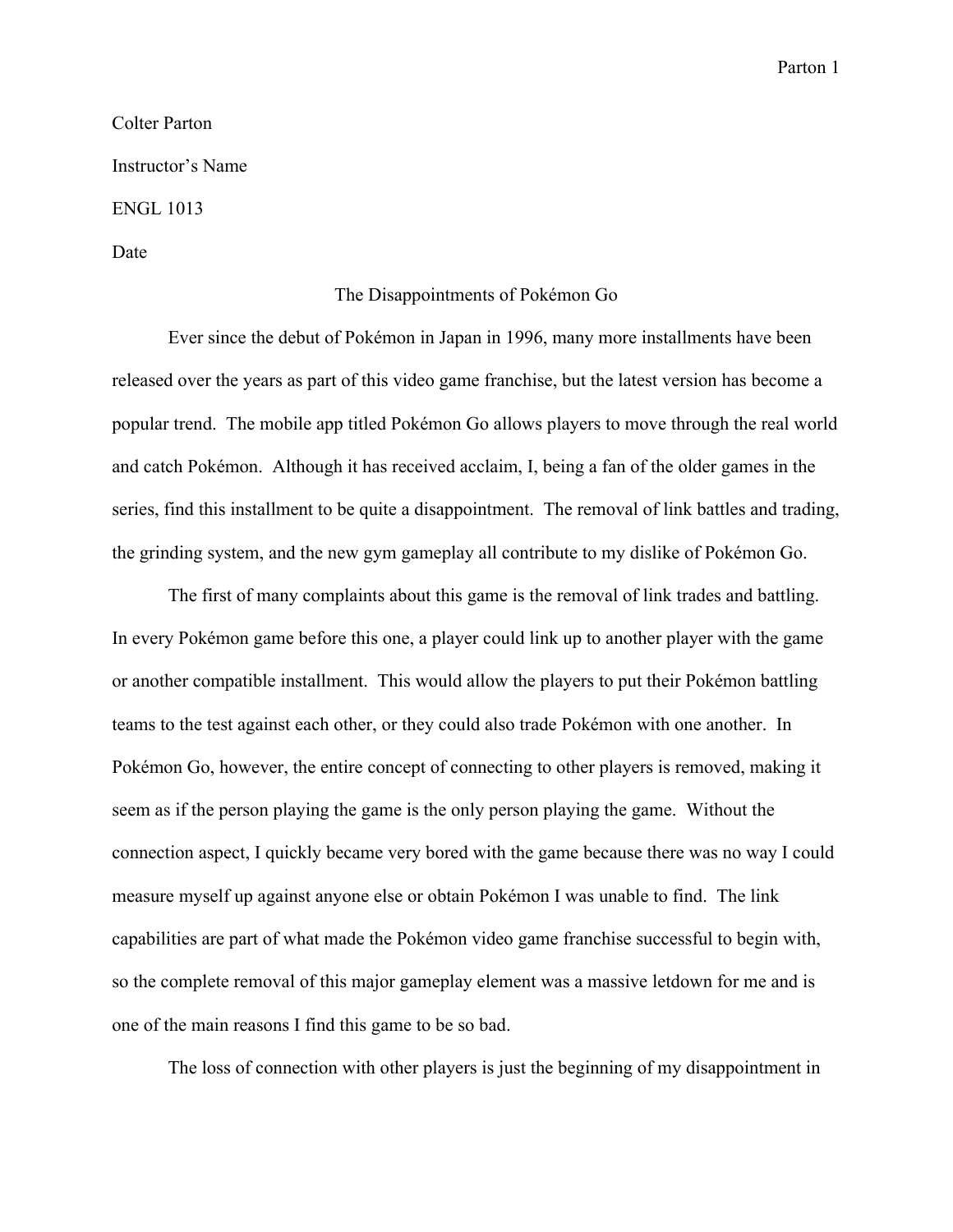Parton 2

this game because I don't like that the entire gameplay of Pokémon Go runs on a grinding style. Grinding in video games means doing the same thing repetitively to get further into the game. With tasks such as looking for new wild Pokémon and battling wild Pokémon and computercontrolled opponents, the Pokémon video games have always run on a mild grinding system, but Pokémon Go takes it to a whole new level. With no computer opponents to battle against, the entire concept of the game leaves players walking around until they find a wild Pokémon, and once they track it down and engage it, they can't even battle against it with their own Pokémon. Rather, they can either attempt to capture it or run away from the confrontation. This became annoying for me, especially whenever I'd come across a strong Pokémon which was difficult to capture. A new element which follows the repetitive style of the game is the new way for making Pokémon stronger. With no way to battle wild Pokémon, this system has players actually grinding their Pokémon up into candy and then feeding them to the Pokémon they decided to keep alive, making them stronger, and I was definitely irritated and a little bit disturbed by the element of the repetitive style of play.

As if the loss of connection and the increased grinding style of play aren't bad enough, another reason I don't like Pokémon Go is the new gym system. In older Pokémon games, the entire goal of the game was to collect all eight gym badges by traveling to different towns and defeating the gym leaders there. Pokémon Go, however, threw this popular concept away in favor of gang-territory wars. Players can join one of the three teams: the blue team, Mystic; the yellow team, Instinct; or the red team, Valor. Once they're on a team, they are able to challenge gyms, not for a gym badge, but for control of the gym. The winner of a gym battle gains control of the gym for his team, causing the other two teams to constantly attempt to regain control. Making the gyms about control and not winning is another major problem with this game that I